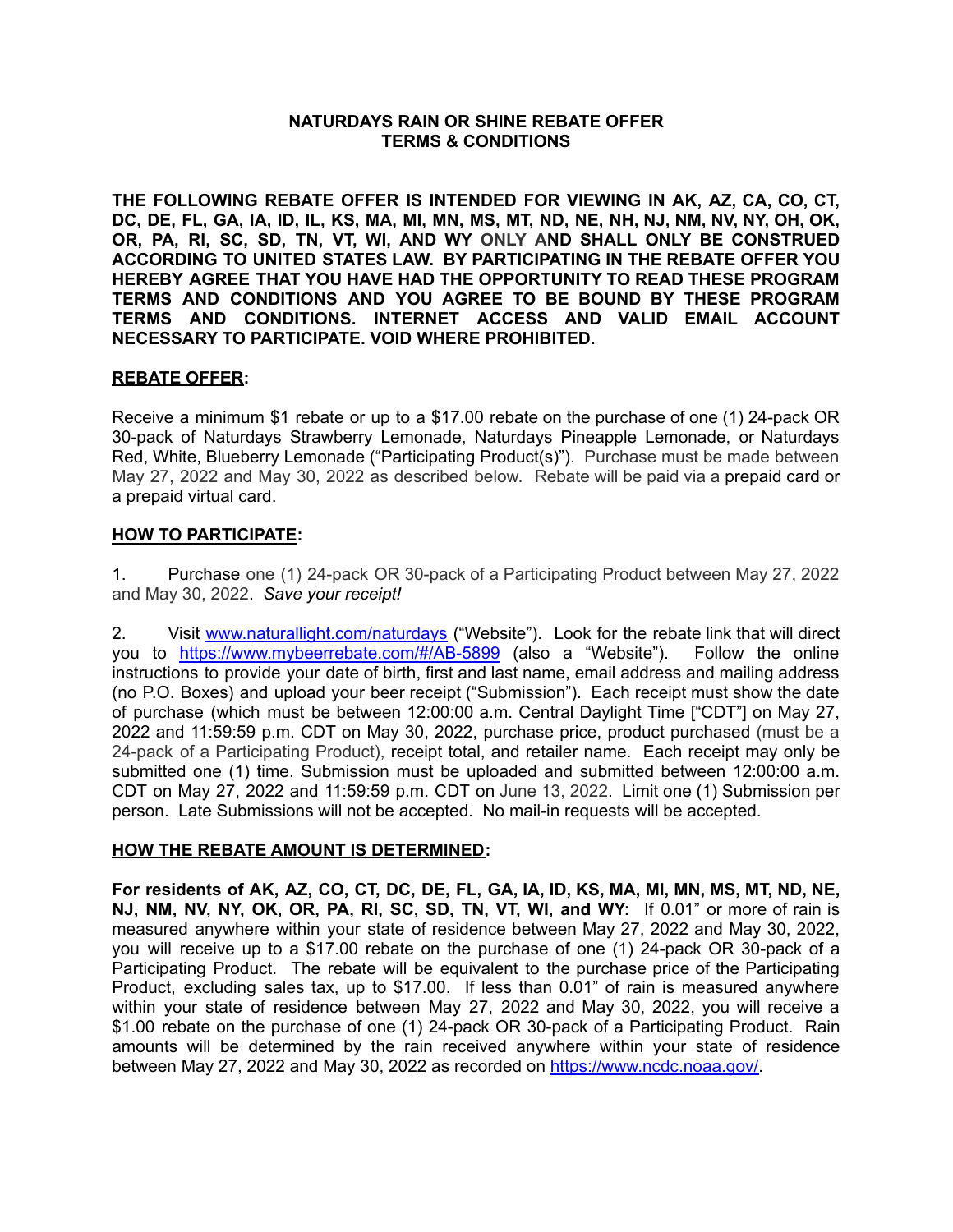**For residents of CA, IL, NH, and OH:** If 0.01" or more of rain is measured anywhere within your state of residence between May 27, 2022 and May 30, 2022, you will receive up to a \$17.00 rebate on the purchase of one (1) 24-pack OR 30-pack of a Participating Product. The rebate will be equivalent to the purchase price of the Participating Product, less \$1.00, excluding sales tax, up to \$17.00. If less than 0.01" of rain is measured anywhere within your state of residence between May 27, 2022 and May 30, 2022, you will receive a \$1.00 rebate on the purchase of one (1) 24-pack OR 30-pack of a Participating Product. Rain amounts will be determined by the rain received anywhere within your state of residence between May 27, 2022 and May 30, 2022 as recorded on [https://www.ncdc.noaa.gov/](https://www.ncdc.noaa.gov/cdo-web/search).

# **GENERAL TERMS AND LIABLITY LIMITATIONS:**

- Offer valid to residents of AK, AZ, CA, CO, CT, DC, DE, FL, GA, IA, ID, IL, KS, MA, MI, MN, MS, MT, ND, NE, NH, NJ, NM, NV, NY, OH, OK, OR, PA, RI, SC, SD, TN, VT, WI, and WY who are twenty-one (21) years of age or older. Void where prohibited.
- Limit one (1) rebate per person.
- Card/Virtual Account is issued by MetaBank®, Member FDIC. No cash access or recurring payments. Valid for up to 6 months; unused funds will forfeit after the valid thru date. Terms and conditions apply.
- This rebate may not be combined with any other offer. This rebate cannot be sold, transferred, assigned or copied. Fraudulent submission could result in federal prosecution. Employees of Anheuser-Busch, LLC ("Sponsor"), affiliated companies, retailers and distributors are not eligible. Requests from groups, clubs or organizations will not be honored.
- By redeeming this offer, you certify that you are twenty-one (21) years of age or older and have satisfied the following Conditions of Acceptance: (1) include required items and (2) ensure information provided is accurate, legible and complete. Your right to receive your rebate will not occur unless you satisfy each of these two (2) Conditions of Acceptance. Your failure to satisfy these Conditions of Acceptance is a rejection of this offer.
- Sponsor reserves the right to require additional information/identification prior to honoring offer request, and to reject non-conforming offer requests without liability of any kind.
- Sponsor is not responsible for unintelligible, lost, late, damaged, incomplete or misdirected Submissions or rebates.
- Sponsor is not responsible for lost, interrupted or unavailable satellite, network, server, Internet Service Provider, Website, or other connections availability, accessibility or traffic congestion, miscommunications, failed computer, network, telephone, satellite or cable hardware or software or lines, or technical failure, or jumbled, scrambled, delayed or misdirected transmissions, computer hardware or software malfunctions, failures or difficulties, or other errors of any kind whether human, mechanical, electronic or network.
- Persons who tamper with or abuse any aspect of this offer or Website, or act in violation of these terms or act in any manner to threaten or abuse or harass any person, or violate Website's terms of service, as solely determined by the Sponsor, will be ineligible and his/her rebate request deemed void.
- Neither Sponsor nor its agencies are responsible for any incorrect or inaccurate information whether caused by Website users, tampering, hacking, or by any of the programming or equipment associated with or used in this offer, and assumes no responsibility for any errors, omission, deletion, interruption or delay in operation or transmission or communication line failure, theft or destruction or unauthorized Website access.